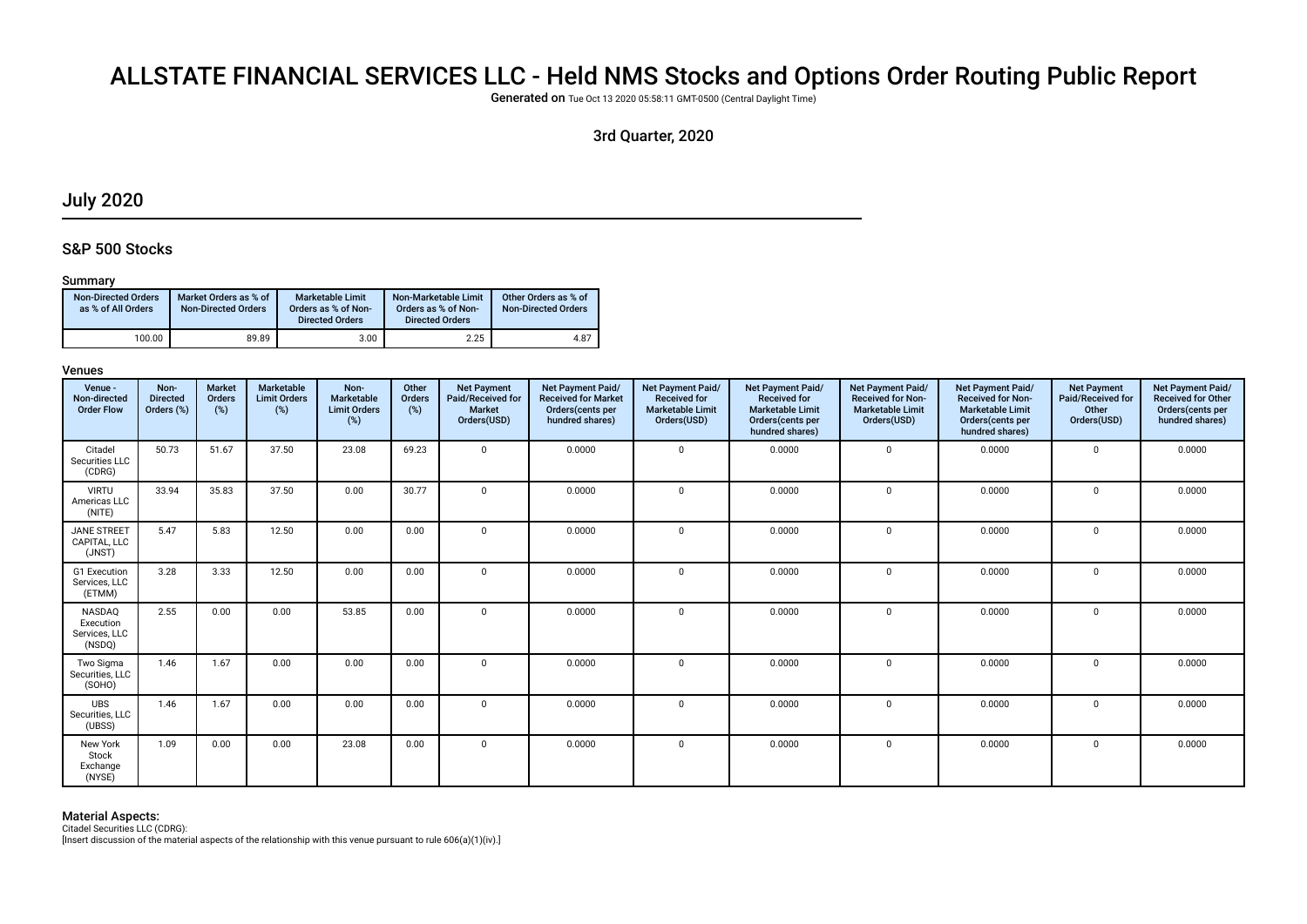VIRTU Americas LLC (NITE): [Insert discussion of the material aspects of the relationship with this venue pursuant to rule 606(a)(1)(iv).]

JANE STREET CAPITAL, LLC (JNST): [Insert discussion of the material aspects of the relationship with this venue pursuant to rule 606(a)(1)(iv).]

G1 Execution Services, LLC (ETMM): [Insert discussion of the material aspects of the relationship with this venue pursuant to rule 606(a)(1)(iv).]

NASDAQ Execution Services, LLC (NSDQ): [Insert discussion of the material aspects of the relationship with this venue pursuant to rule 606(a)(1)(iv).]

Two Sigma Securities, LLC (SOHO): [Insert discussion of the material aspects of the relationship with this venue pursuant to rule 606(a)(1)(iv).]

UBS Securities, LLC (UBSS): [Insert discussion of the material aspects of the relationship with this venue pursuant to rule 606(a)(1)(iv).]

New York Stock Exchange (NYSE): [Insert discussion of the material aspects of the relationship with this venue pursuant to rule 606(a)(1)(iv).]

--------- $-$ 

# July 2020

#### Non-S&P 500 Stocks

#### Summary

| <b>Non-Directed Orders</b><br>as % of All Orders | Market Orders as % of<br><b>Non-Directed Orders</b> | Marketable Limit<br>Orders as % of Non-<br><b>Directed Orders</b> | Non-Marketable Limit<br>Orders as % of Non-<br><b>Directed Orders</b> | Other Orders as % of<br><b>Non-Directed Orders</b> |
|--------------------------------------------------|-----------------------------------------------------|-------------------------------------------------------------------|-----------------------------------------------------------------------|----------------------------------------------------|
| 100.00                                           | 54.76                                               | 3.59                                                              | 39.32                                                                 | 2.33                                               |

| Venue -<br>Non-directed<br><b>Order Flow</b>   | Non-<br><b>Directed</b><br>Orders (%) | <b>Market</b><br>Orders<br>(%) | Marketable<br><b>Limit Orders</b><br>(%) | Non-<br>Marketable<br><b>Limit Orders</b><br>(%) | Other<br>Orders<br>(%) | <b>Net Payment</b><br>Paid/Received for<br><b>Market</b><br>Orders(USD) | Net Payment Paid/<br><b>Received for Market</b><br>Orders (cents per<br>hundred shares) | Net Payment Paid/<br><b>Received for</b><br><b>Marketable Limit</b><br>Orders(USD) | <b>Net Payment Paid/</b><br><b>Received for</b><br><b>Marketable Limit</b><br>Orders (cents per<br>hundred shares) | <b>Net Payment Paid/</b><br><b>Received for Non-</b><br><b>Marketable Limit</b><br>Orders(USD) | Net Payment Paid/<br><b>Received for Non-</b><br><b>Marketable Limit</b><br>Orders(cents per<br>hundred shares) | <b>Net Payment</b><br>Paid/Received for<br>Other<br>Orders(USD) | Net Payment Paid/<br><b>Received for Other</b><br>Orders(cents per<br>hundred shares) |
|------------------------------------------------|---------------------------------------|--------------------------------|------------------------------------------|--------------------------------------------------|------------------------|-------------------------------------------------------------------------|-----------------------------------------------------------------------------------------|------------------------------------------------------------------------------------|--------------------------------------------------------------------------------------------------------------------|------------------------------------------------------------------------------------------------|-----------------------------------------------------------------------------------------------------------------|-----------------------------------------------------------------|---------------------------------------------------------------------------------------|
| NASDAQ<br>Execution<br>Services, LLC<br>(NSDQ) | 35.08                                 | 0.00                           | 11.11                                    | 60.97                                            | 0.00                   | $\Omega$                                                                | 0.0000                                                                                  | $\Omega$                                                                           | 0.0000                                                                                                             | $\Omega$                                                                                       | 0.0000                                                                                                          |                                                                 | 0.0000                                                                                |
| Citadel<br>Securities LLC<br>(CDRG)            | 24.45                                 | 51.94                          | 33.33                                    | 4.34                                             | 57.89                  | $\Omega$                                                                | 0.0000                                                                                  | $\Omega$                                                                           | 0.0000                                                                                                             | $\Omega$                                                                                       | 0.0000                                                                                                          | $\Omega$                                                        | 0.0000                                                                                |
| <b>VIRTU</b><br>Americas LLC<br>(NITE)         | 16.30                                 | 34.11                          | 38.89                                    | 4.34                                             | 0.00                   | $\Omega$                                                                | 0.0000                                                                                  | $\Omega$                                                                           | 0.0000                                                                                                             | $\Omega$                                                                                       | 0.0000                                                                                                          |                                                                 | 0.0000                                                                                |
| Cboe EDGX US<br>Equities<br>Exchange<br>(EDGX) | 14.12                                 | 0.00                           | 0.00                                     | 24.74                                            | 0.00                   | $\Omega$                                                                | 0.0000                                                                                  | $\Omega$                                                                           | 0.0000                                                                                                             | $\mathbf 0$                                                                                    | 0.0000                                                                                                          |                                                                 | 0.0000                                                                                |
| Cboe BZX U.S<br>(BATS)                         | 2.77                                  | 0.00                           | 0.00                                     | 4.85                                             | 0.00                   | $\Omega$                                                                | 0.0000                                                                                  | $\Omega$                                                                           | 0.0000                                                                                                             | $\Omega$                                                                                       | 0.0000                                                                                                          |                                                                 | 0.0000                                                                                |
| <b>JANE STREET</b><br>CAPITAL, LLC<br>(JNST)   | 2.77                                  | 7.36                           | 0.00                                     | 0.00                                             | 0.00                   | $\Omega$                                                                | 0.0000                                                                                  | $\Omega$                                                                           | 0.0000                                                                                                             | $\Omega$                                                                                       | 0.0000                                                                                                          |                                                                 | 0.0000                                                                                |
| G1 Execution<br>Services, LLC                  | 1.31                                  | 3.10                           | 5.56                                     | 0.00                                             | 0.00                   | $\Omega$                                                                | 0.0000                                                                                  | $\Omega$                                                                           | 0.0000                                                                                                             | $\Omega$                                                                                       | 0.0000                                                                                                          | $\Omega$                                                        | 0.0000                                                                                |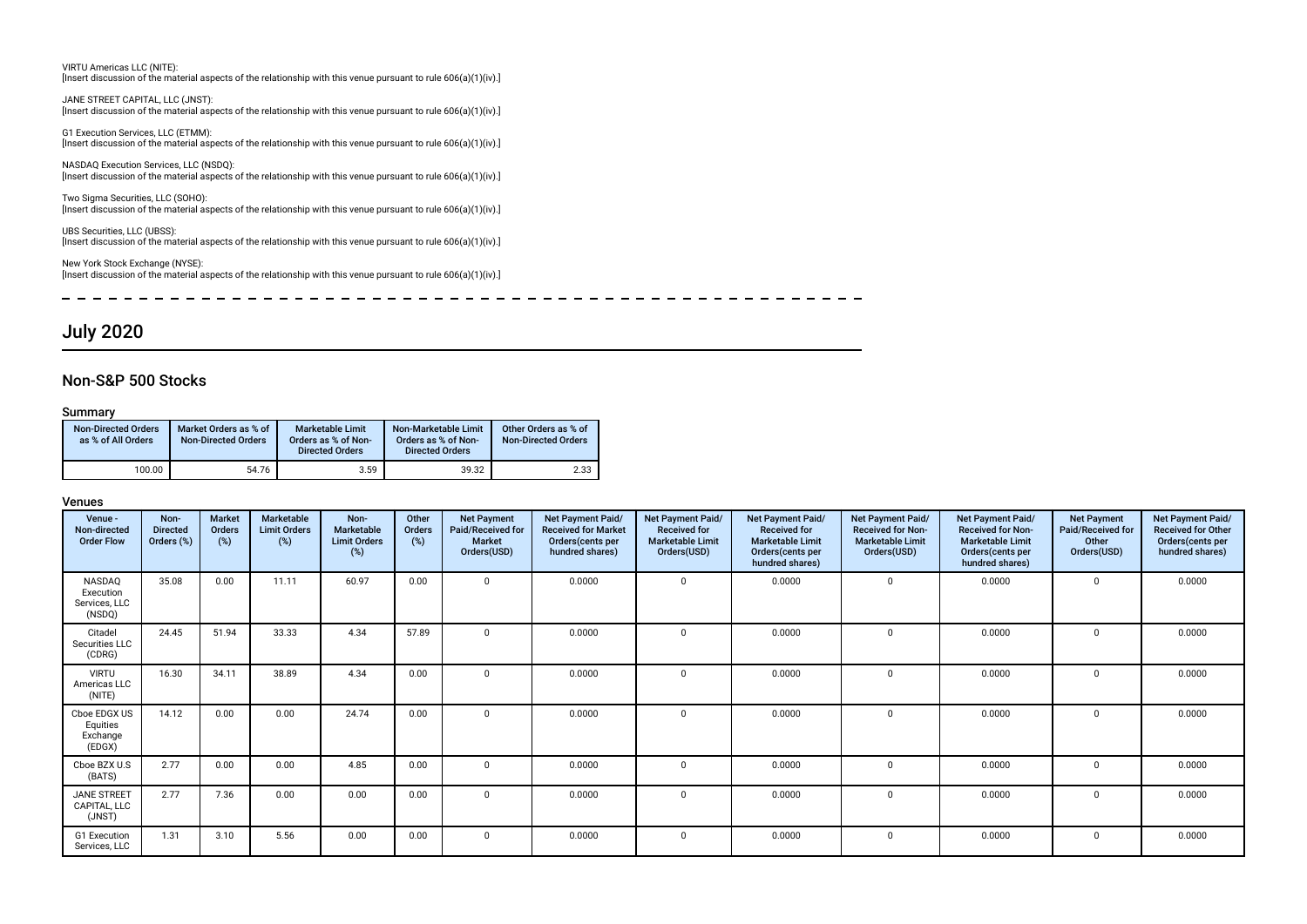| Venue -<br>Non-directed<br><b>Order Flow</b> | Non-<br><b>Directed</b><br>Orders (%) | Market<br><b>Orders</b><br>(%) | Marketable<br><b>Limit Orders</b><br>$(\%)$ | Non-<br>Marketable<br><b>Limit Orders</b><br>(%) | Other<br><b>Orders</b><br>(%) | <b>Net Payment</b><br>Paid/Received for<br><b>Market</b><br>Orders(USD) | Net Payment Paid/<br><b>Received for Market</b><br>Orders (cents per<br>hundred shares) | Net Payment Paid/<br><b>Received for</b><br><b>Marketable Limit</b><br>Orders(USD) | <b>Net Payment Paid/</b><br><b>Received for</b><br><b>Marketable Limit</b><br>Orders(cents per<br>hundred shares) | Net Payment Paid/<br><b>Received for Non-</b><br><b>Marketable Limit</b><br>Orders(USD) | Net Payment Paid/<br><b>Received for Non-</b><br><b>Marketable Limit</b><br>Orders(cents per<br>hundred shares) | <b>Net Payment</b><br>Paid/Received for<br>Other<br>Orders(USD) | Net Payment Paid/<br><b>Received for Other</b><br>Orders(cents per<br>hundred shares) |
|----------------------------------------------|---------------------------------------|--------------------------------|---------------------------------------------|--------------------------------------------------|-------------------------------|-------------------------------------------------------------------------|-----------------------------------------------------------------------------------------|------------------------------------------------------------------------------------|-------------------------------------------------------------------------------------------------------------------|-----------------------------------------------------------------------------------------|-----------------------------------------------------------------------------------------------------------------|-----------------------------------------------------------------|---------------------------------------------------------------------------------------|
| (ETMM)                                       |                                       |                                |                                             |                                                  |                               |                                                                         |                                                                                         |                                                                                    |                                                                                                                   |                                                                                         |                                                                                                                 |                                                                 |                                                                                       |
| Instinet<br><b>BlockCross</b><br>(BLKX)      | 1.16                                  | 0.00                           | 0.00                                        | 0.00                                             | 42.11                         |                                                                         | 0.0000                                                                                  | <sup>n</sup>                                                                       | 0.0000                                                                                                            |                                                                                         | 0.0000                                                                                                          |                                                                 | 0.0000                                                                                |
| Two Sigma<br>Securities, LLC<br>(SOHO)       | 1.16                                  | 2.71                           | 5.56                                        | 0.00                                             | 0.00                          |                                                                         | 0.0000                                                                                  |                                                                                    | 0.0000                                                                                                            |                                                                                         | 0.0000                                                                                                          |                                                                 | 0.0000                                                                                |
| <b>NYSE Arca</b><br>(ARCA)                   | 0.29                                  | 0.00                           | 0.00                                        | 0.51                                             | 0.00                          |                                                                         | 0.0000                                                                                  |                                                                                    | 0.0000                                                                                                            |                                                                                         | 0.0000                                                                                                          |                                                                 | 0.0000                                                                                |

NASDAQ Execution Services, LLC (NSDQ): [Insert discussion of the material aspects of the relationship with this venue pursuant to rule 606(a)(1)(iv).]

Citadel Securities LLC (CDRG):

[Insert discussion of the material aspects of the relationship with this venue pursuant to rule 606(a)(1)(iv).]

VIRTU Americas LLC (NITE): [Insert discussion of the material aspects of the relationship with this venue pursuant to rule 606(a)(1)(iv).]

Cboe EDGX US Equities Exchange (EDGX): [Insert discussion of the material aspects of the relationship with this venue pursuant to rule 606(a)(1)(iv).]

Cboe BZX U.S (BATS): [Insert discussion of the material aspects of the relationship with this venue pursuant to rule 606(a)(1)(iv).]

JANE STREET CAPITAL, LLC (JNST): [Insert discussion of the material aspects of the relationship with this venue pursuant to rule 606(a)(1)(iv).]

G1 Execution Services, LLC (ETMM): [Insert discussion of the material aspects of the relationship with this venue pursuant to rule 606(a)(1)(iv).]

Instinet BlockCross (BLKX): [Insert discussion of the material aspects of the relationship with this venue pursuant to rule 606(a)(1)(iv).]

Two Sigma Securities, LLC (SOHO): [Insert discussion of the material aspects of the relationship with this venue pursuant to rule 606(a)(1)(iv).]

NYSE Arca (ARCA): [Insert discussion of the material aspects of the relationship with this venue pursuant to rule 606(a)(1)(iv).]

------------------- $\sim$   $-$ 

# July 2020

#### **Options**

#### Summary

| <b>Non-Directed Orders</b><br>as % of All Orders | Market Orders as % of<br><b>Non-Directed Orders</b> | Marketable Limit<br>Orders as % of Non-<br><b>Directed Orders</b> | Non-Marketable Limit<br>Orders as % of Non-<br><b>Directed Orders</b> | Other Orders as % of<br><b>Non-Directed Orders</b> |
|--------------------------------------------------|-----------------------------------------------------|-------------------------------------------------------------------|-----------------------------------------------------------------------|----------------------------------------------------|
| 0.00                                             | 0.00                                                | 0.00                                                              | 0.00                                                                  | 0.00                                               |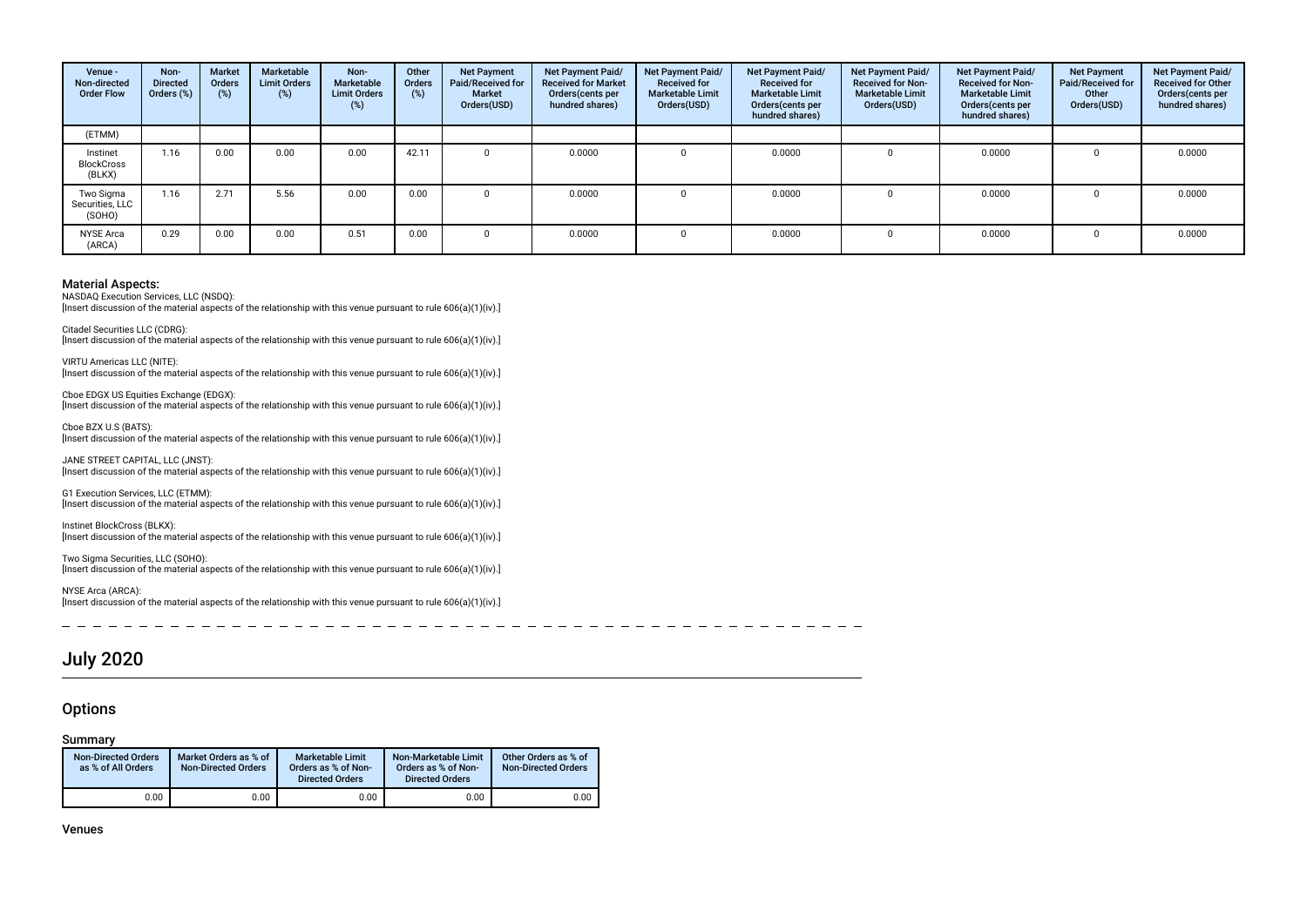| Venue -<br>Non-<br>directed<br>Order<br><b>Flow</b> | Non-<br><b>Directed</b><br>Orders (%) | Market<br>Orders | Marketable<br><b>Limit Orders</b> | Non-<br>Marketable<br><b>Limit Orders</b> | Other<br><b>Orders</b> | <b>Net Payment</b><br>Paid/Received for<br><b>Market</b><br>Orders(USD) | <b>Net Payment Paid/</b><br><b>Received for Market</b><br>Orders (cents per<br>hundred shares) | <b>Net Payment Paid/</b><br><b>Received for</b><br><b>Marketable Limit</b><br>Orders(USD) | <b>Net Payment Paid/</b><br><b>Received for</b><br><b>Marketable Limit</b><br>Orders (cents per<br>hundred shares) | Net Payment Paid/<br><b>Received for Non-</b><br><b>Marketable Limit</b><br>Orders(USD) | <b>Net Payment Paid/</b><br><b>Received for Non-</b><br><b>Marketable Limit</b><br>Orders(cents per<br>hundred shares) | <b>Net Payment</b><br>Paid/Received for<br>Other<br>Orders(USD) | <b>Net Payment Paid/</b><br><b>Received for Other</b><br>Orders(cents per<br>hundred shares) |
|-----------------------------------------------------|---------------------------------------|------------------|-----------------------------------|-------------------------------------------|------------------------|-------------------------------------------------------------------------|------------------------------------------------------------------------------------------------|-------------------------------------------------------------------------------------------|--------------------------------------------------------------------------------------------------------------------|-----------------------------------------------------------------------------------------|------------------------------------------------------------------------------------------------------------------------|-----------------------------------------------------------------|----------------------------------------------------------------------------------------------|
|-----------------------------------------------------|---------------------------------------|------------------|-----------------------------------|-------------------------------------------|------------------------|-------------------------------------------------------------------------|------------------------------------------------------------------------------------------------|-------------------------------------------------------------------------------------------|--------------------------------------------------------------------------------------------------------------------|-----------------------------------------------------------------------------------------|------------------------------------------------------------------------------------------------------------------------|-----------------------------------------------------------------|----------------------------------------------------------------------------------------------|

# August 2020

## S&P 500 Stocks

#### Summary

| <b>Non-Directed Orders</b><br>as % of All Orders | Market Orders as % of<br><b>Non-Directed Orders</b> | Marketable Limit<br>Orders as % of Non-<br><b>Directed Orders</b> | Non-Marketable Limit<br>Orders as % of Non-<br><b>Directed Orders</b> | Other Orders as % of<br><b>Non-Directed Orders</b> |
|--------------------------------------------------|-----------------------------------------------------|-------------------------------------------------------------------|-----------------------------------------------------------------------|----------------------------------------------------|
| 100.00                                           | 90.64                                               | 1.87                                                              | 3.37                                                                  | 4.12                                               |

#### Venues

| Venue -<br>Non-directed<br><b>Order Flow</b>          | Non-<br><b>Directed</b><br>Orders (%) | <b>Market</b><br>Orders<br>(%) | Marketable<br><b>Limit Orders</b><br>(%) | Non-<br>Marketable<br><b>Limit Orders</b><br>$(\%)$ | Other<br>Orders<br>(%) | <b>Net Payment</b><br>Paid/Received for<br>Market<br>Orders(USD) | Net Payment Paid/<br><b>Received for Market</b><br>Orders(cents per<br>hundred shares) | Net Payment Paid/<br><b>Received for</b><br><b>Marketable Limit</b><br>Orders(USD) | Net Payment Paid/<br><b>Received for</b><br><b>Marketable Limit</b><br>Orders(cents per<br>hundred shares) | Net Payment Paid/<br><b>Received for Non-</b><br><b>Marketable Limit</b><br>Orders(USD) | Net Payment Paid/<br><b>Received for Non-</b><br><b>Marketable Limit</b><br>Orders(cents per<br>hundred shares) | <b>Net Payment</b><br>Paid/Received for<br>Other<br>Orders(USD) | Net Payment Paid/<br><b>Received for Other</b><br>Orders(cents per<br>hundred shares) |
|-------------------------------------------------------|---------------------------------------|--------------------------------|------------------------------------------|-----------------------------------------------------|------------------------|------------------------------------------------------------------|----------------------------------------------------------------------------------------|------------------------------------------------------------------------------------|------------------------------------------------------------------------------------------------------------|-----------------------------------------------------------------------------------------|-----------------------------------------------------------------------------------------------------------------|-----------------------------------------------------------------|---------------------------------------------------------------------------------------|
| Citadel<br>Securities LLC<br>(CDRG)                   | 50.00                                 | 53.72                          | 80.00                                    | 7.69                                                | 54.55                  | $\mathbf 0$                                                      | 0.0000                                                                                 | $\Omega$                                                                           | 0.0000                                                                                                     | $\mathbf 0$                                                                             | 0.0000                                                                                                          | $\mathbf{0}$                                                    | 0.0000                                                                                |
| <b>VIRTU</b><br>Americas LLC<br>(NITE)                | 27.11                                 | 29.75                          | 0.00                                     | 0.00                                                | 45.45                  | $\Omega$                                                         | 0.0000                                                                                 | $\Omega$                                                                           | 0.0000                                                                                                     | $\mathbf 0$                                                                             | 0.0000                                                                                                          | 0                                                               | 0.0000                                                                                |
| G1 Execution<br>Services, LLC<br>(ETMM)               | 5.63                                  | 6.20                           | 20.00                                    | 0.00                                                | 0.00                   | $\Omega$                                                         | 0.0000                                                                                 | $\Omega$                                                                           | 0.0000                                                                                                     | $\Omega$                                                                                | 0.0000                                                                                                          | $\Omega$                                                        | 0.0000                                                                                |
| New York<br>Stock<br>Exchange<br>(NYSE)               | 5.63                                  | 0.00                           | 0.00                                     | 61.54                                               | 0.00                   | $\Omega$                                                         | 0.0000                                                                                 | $\Omega$                                                                           | 0.0000                                                                                                     | $\Omega$                                                                                | 0.0000                                                                                                          | $\mathbf 0$                                                     | 0.0000                                                                                |
| Two Sigma<br>Securities, LLC<br>(SOHO)                | 4.93                                  | 5.79                           | 0.00                                     | 0.00                                                | 0.00                   | $\mathbf 0$                                                      | 0.0000                                                                                 | $\Omega$                                                                           | 0.0000                                                                                                     | $\mathbf 0$                                                                             | 0.0000                                                                                                          | 0                                                               | 0.0000                                                                                |
| <b>JANE STREET</b><br>CAPITAL, LLC<br>(JNST)          | 3.87                                  | 4.55                           | 0.00                                     | 0.00                                                | 0.00                   | $\Omega$                                                         | 0.0000                                                                                 | $\Omega$                                                                           | 0.0000                                                                                                     | $\Omega$                                                                                | 0.0000                                                                                                          | $\mathbf 0$                                                     | 0.0000                                                                                |
| <b>NASDAQ</b><br>Execution<br>Services, LLC<br>(NSDQ) | 1.76                                  | 0.00                           | 0.00                                     | 19.23                                               | 0.00                   | $\Omega$                                                         | 0.0000                                                                                 | $\Omega$                                                                           | 0.0000                                                                                                     | $\Omega$                                                                                | 0.0000                                                                                                          | $\Omega$                                                        | 0.0000                                                                                |
| Cboe EDGX US<br>Equities<br>Exchange<br>(EDGX)        | 1.06                                  | 0.00                           | 0.00                                     | 11.54                                               | 0.00                   | $\mathbf 0$                                                      | 0.0000                                                                                 | $\Omega$                                                                           | 0.0000                                                                                                     | $\mathbf 0$                                                                             | 0.0000                                                                                                          | $\mathbf{0}$                                                    | 0.0000                                                                                |

**Material Aspects:**<br>Citadel Securities LLC (CDRG):<br>[Insert discussion of the material aspects of the relationship with this venue pursuant to rule 606(a)(1)(iv).]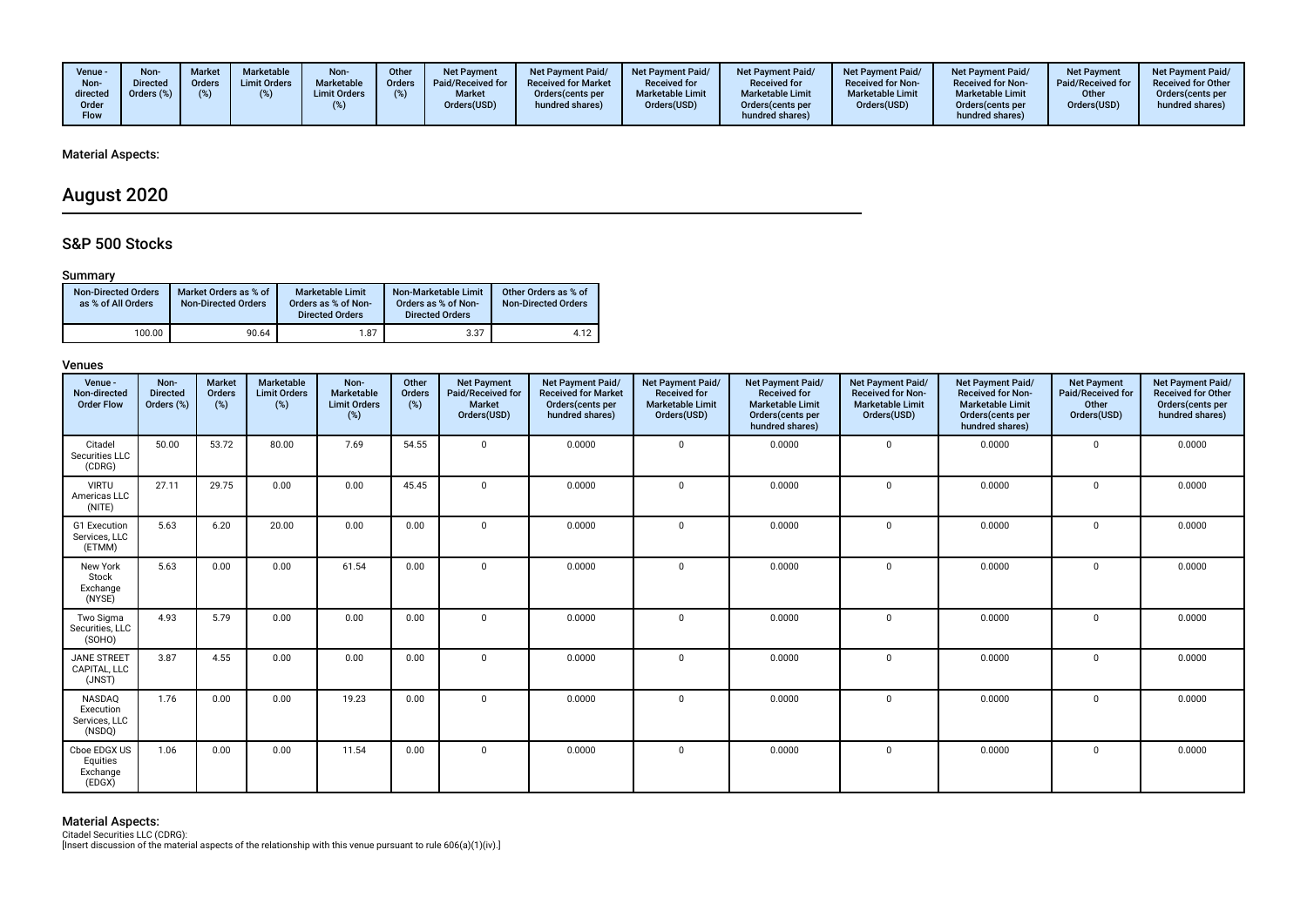| VIRTU Americas LLC (NITE):<br>[Insert discussion of the material aspects of the relationship with this venue pursuant to rule $606(a)(1)(iv)$ .]             |
|--------------------------------------------------------------------------------------------------------------------------------------------------------------|
| G1 Execution Services, LLC (ETMM):<br>[Insert discussion of the material aspects of the relationship with this venue pursuant to rule $606(a)(1)(iv)$ .]     |
| New York Stock Exchange (NYSE):<br>[Insert discussion of the material aspects of the relationship with this venue pursuant to rule $606(a)(1)(iv)$ .]        |
| Two Sigma Securities, LLC (SOHO):<br>[Insert discussion of the material aspects of the relationship with this venue pursuant to rule 606(a)(1)(iv).]         |
| JANE STREET CAPITAL, LLC (JNST):<br>[Insert discussion of the material aspects of the relationship with this venue pursuant to rule 606(a)(1)(iv).]          |
| NASDAQ Execution Services, LLC (NSDQ):<br>[Insert discussion of the material aspects of the relationship with this venue pursuant to rule $606(a)(1)(iv)$ .] |

Cboe EDGX US Equities Exchange (EDGX): [Insert discussion of the material aspects of the relationship with this venue pursuant to rule 606(a)(1)(iv).]

 $\overline{\phantom{0}}$  $\frac{1}{2} \left( \frac{1}{2} \right) \left( \frac{1}{2} \right) \left( \frac{1}{2} \right) \left( \frac{1}{2} \right) \left( \frac{1}{2} \right) \left( \frac{1}{2} \right) \left( \frac{1}{2} \right) \left( \frac{1}{2} \right) \left( \frac{1}{2} \right) \left( \frac{1}{2} \right) \left( \frac{1}{2} \right) \left( \frac{1}{2} \right) \left( \frac{1}{2} \right) \left( \frac{1}{2} \right) \left( \frac{1}{2} \right) \left( \frac{1}{2} \right) \left( \frac$  $\sim$   $-$ 

# August 2020

## Non-S&P 500 Stocks

#### Summary

| <b>Non-Directed Orders</b><br>as % of All Orders | Market Orders as % of<br><b>Non-Directed Orders</b> | <b>Marketable Limit</b><br>Orders as % of Non-<br><b>Directed Orders</b> | Non-Marketable Limit<br>Orders as % of Non-<br><b>Directed Orders</b> | Other Orders as % of<br><b>Non-Directed Orders</b> |
|--------------------------------------------------|-----------------------------------------------------|--------------------------------------------------------------------------|-----------------------------------------------------------------------|----------------------------------------------------|
| 100.00                                           | 61.48                                               | 1.80                                                                     | 35.13                                                                 | 1.60                                               |

| Venue -<br>Non-directed<br><b>Order Flow</b>   | Non-<br><b>Directed</b><br>Orders (%) | <b>Market</b><br>Orders<br>(%) | Marketable<br><b>Limit Orders</b><br>$(\%)$ | Non-<br>Marketable<br><b>Limit Orders</b><br>(%) | Other<br>Orders<br>(%) | <b>Net Payment</b><br>Paid/Received for<br><b>Market</b><br>Orders(USD) | Net Payment Paid/<br><b>Received for Market</b><br>Orders(cents per<br>hundred shares) | Net Payment Paid/<br><b>Received for</b><br><b>Marketable Limit</b><br>Orders(USD) | Net Payment Paid/<br><b>Received for</b><br><b>Marketable Limit</b><br>Orders(cents per<br>hundred shares) | <b>Net Payment Paid/</b><br><b>Received for Non-</b><br><b>Marketable Limit</b><br>Orders(USD) | <b>Net Payment Paid/</b><br><b>Received for Non-</b><br><b>Marketable Limit</b><br>Orders(cents per<br>hundred shares) | <b>Net Payment</b><br>Paid/Received for<br>Other<br>Orders(USD) | Net Payment Paid/<br><b>Received for Other</b><br>Orders(cents per<br>hundred shares) |
|------------------------------------------------|---------------------------------------|--------------------------------|---------------------------------------------|--------------------------------------------------|------------------------|-------------------------------------------------------------------------|----------------------------------------------------------------------------------------|------------------------------------------------------------------------------------|------------------------------------------------------------------------------------------------------------|------------------------------------------------------------------------------------------------|------------------------------------------------------------------------------------------------------------------------|-----------------------------------------------------------------|---------------------------------------------------------------------------------------|
| NASDAQ<br>Execution<br>Services, LLC<br>(NSDQ) | 44.59                                 | 0.00                           | 30.00                                       | 77.08                                            | 0.00                   | $\mathbf 0$                                                             | 0.0000                                                                                 | $\Omega$                                                                           | 0.0000                                                                                                     | $\mathbf{0}$                                                                                   | 0.0000                                                                                                                 | $\mathbf 0$                                                     | 0.0000                                                                                |
| Citadel<br>Securities LLC<br>(CDRG)            | 22.04                                 | 49.35                          | 30.00                                       | 1.80                                             | 61.54                  | $\Omega$                                                                | 0.0000                                                                                 | $\Omega$                                                                           | 0.0000                                                                                                     | $\Omega$                                                                                       | 0.0000                                                                                                                 | 0                                                               | 0.0000                                                                                |
| <b>VIRTU</b><br>Americas LLC<br>(NITE)         | 17.53                                 | 39.29                          | 30.00                                       | 2.70                                             | 0.00                   | $\Omega$                                                                | 0.0000                                                                                 | $\Omega$                                                                           | 0.0000                                                                                                     | $\Omega$                                                                                       | 0.0000                                                                                                                 | $\Omega$                                                        | 0.0000                                                                                |
| Cboe EDGX US<br>Equities<br>Exchange<br>(EDGX) | 8.63                                  | 0.00                           | 0.00                                        | 15.06                                            | 0.00                   | $\Omega$                                                                | 0.0000                                                                                 | $\Omega$                                                                           | 0.0000                                                                                                     | $\mathbf 0$                                                                                    | 0.0000                                                                                                                 | $\Omega$                                                        | 0.0000                                                                                |
| G1 Execution<br>Services, LLC<br>(ETMM)        | 2.06                                  | 5.19                           | 0.00                                        | 0.00                                             | 0.00                   | $\Omega$                                                                | 0.0000                                                                                 | $\Omega$                                                                           | 0.0000                                                                                                     | $\Omega$                                                                                       | 0.0000                                                                                                                 | $\Omega$                                                        | 0.0000                                                                                |
| JANE STREET<br>CAPITAL, LLC<br>(JNST)          | 1.29                                  | 1.95                           | 10.00                                       | 0.67                                             | 0.00                   | $\Omega$                                                                | 0.0000                                                                                 | $\Omega$                                                                           | 0.0000                                                                                                     | $\mathbf{0}$                                                                                   | 0.0000                                                                                                                 | 0                                                               | 0.0000                                                                                |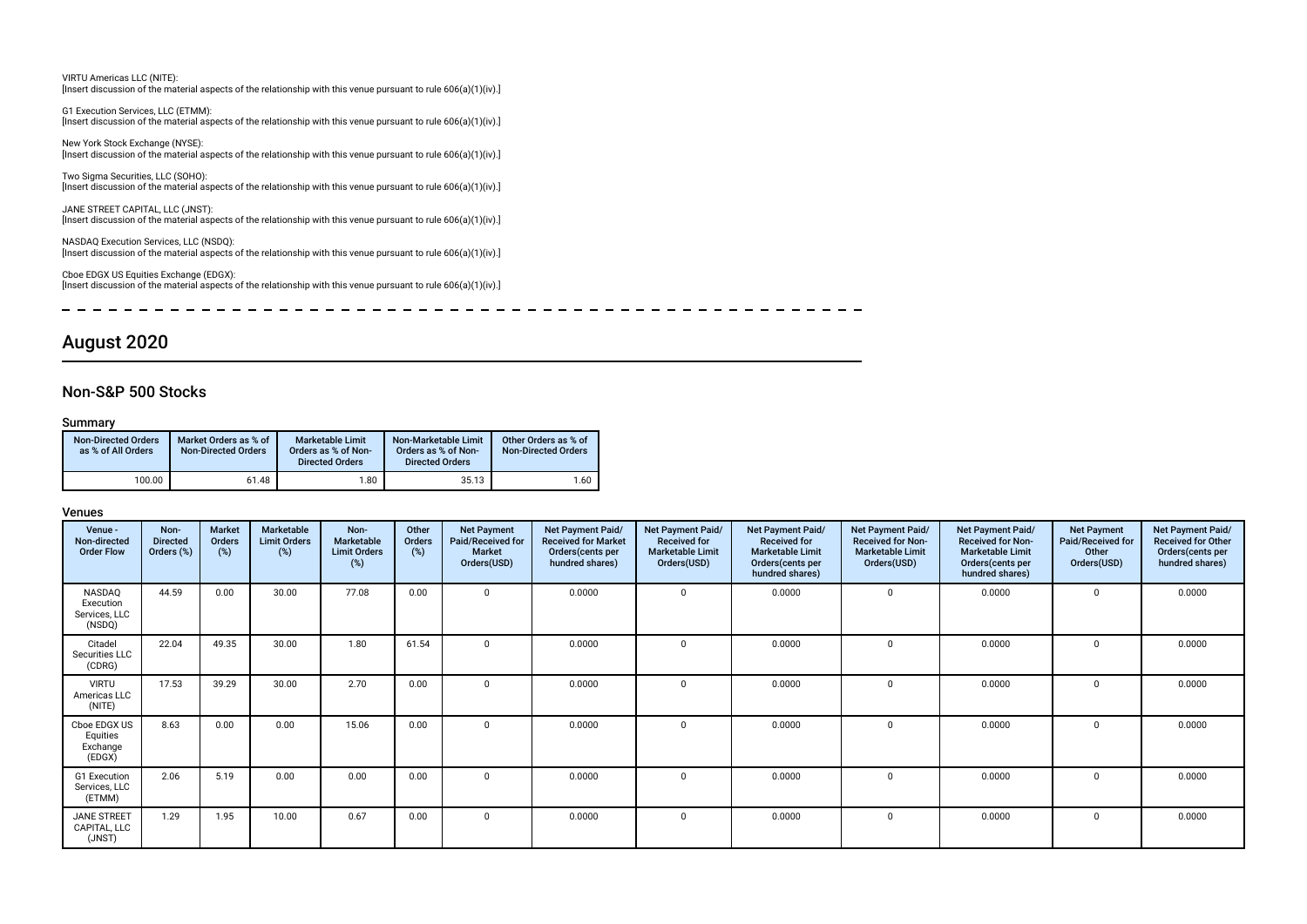| Venue -<br>Non-directed<br><b>Order Flow</b> | Non-<br><b>Directed</b><br>Orders (%) | <b>Market</b><br><b>Orders</b><br>(%) | Marketable<br><b>Limit Orders</b><br>$(\%)$ | Non-<br>Marketable<br><b>Limit Orders</b><br>(%) | Other<br>Orders<br>(%) | <b>Net Payment</b><br>Paid/Received for<br><b>Market</b><br>Orders(USD) | Net Payment Paid/<br><b>Received for Market</b><br>Orders (cents per<br>hundred shares) | Net Payment Paid/<br><b>Received for</b><br><b>Marketable Limit</b><br>Orders(USD) | Net Payment Paid/<br><b>Received for</b><br><b>Marketable Limit</b><br>Orders(cents per<br>hundred shares) | Net Payment Paid/<br><b>Received for Non-</b><br><b>Marketable Limit</b><br>Orders(USD) | <b>Net Payment Paid/</b><br><b>Received for Non-</b><br><b>Marketable Limit</b><br>Orders (cents per<br>hundred shares) | <b>Net Payment</b><br>Paid/Received for<br>Other<br>Orders(USD) | Net Payment Paid/<br><b>Received for Other</b><br>Orders(cents per<br>hundred shares) |
|----------------------------------------------|---------------------------------------|---------------------------------------|---------------------------------------------|--------------------------------------------------|------------------------|-------------------------------------------------------------------------|-----------------------------------------------------------------------------------------|------------------------------------------------------------------------------------|------------------------------------------------------------------------------------------------------------|-----------------------------------------------------------------------------------------|-------------------------------------------------------------------------------------------------------------------------|-----------------------------------------------------------------|---------------------------------------------------------------------------------------|
| Two Sigma<br>Securities, LLC<br>(SOHO)       | 1.16                                  | 2.92                                  | 0.00                                        | 0.00                                             | 0.00                   |                                                                         | 0.0000                                                                                  |                                                                                    | 0.0000                                                                                                     |                                                                                         | 0.0000                                                                                                                  |                                                                 | 0.0000                                                                                |
| New York<br>Stock<br>Exchange<br>(NYSE)      | 1.03                                  | 0.00                                  | 0.00                                        | 1.80                                             | 0.00                   |                                                                         | 0.0000                                                                                  | $\Omega$                                                                           | 0.0000                                                                                                     |                                                                                         | 0.0000                                                                                                                  |                                                                 | 0.0000                                                                                |
| Instinet<br><b>BlockCross</b><br>(BLKX)      | 0.64                                  | 0.00                                  | 0.00                                        | 0.00                                             | 38.46                  |                                                                         | 0.0000                                                                                  | $\Omega$                                                                           | 0.0000                                                                                                     |                                                                                         | 0.0000                                                                                                                  |                                                                 | 0.0000                                                                                |
| Cboe BZX U.S<br>(BATS)                       | 0.52                                  | 0.00                                  | 0.00                                        | 0.90                                             | 0.00                   |                                                                         | 0.0000                                                                                  | $\Omega$                                                                           | 0.0000                                                                                                     | $\Omega$                                                                                | 0.0000                                                                                                                  |                                                                 | 0.0000                                                                                |

NASDAQ Execution Services, LLC (NSDQ):

[Insert discussion of the material aspects of the relationship with this venue pursuant to rule 606(a)(1)(iv).]

Citadel Securities LLC (CDRG): [Insert discussion of the material aspects of the relationship with this venue pursuant to rule 606(a)(1)(iv).]

VIRTU Americas LLC (NITE): [Insert discussion of the material aspects of the relationship with this venue pursuant to rule 606(a)(1)(iv).]

Cboe EDGX US Equities Exchange (EDGX): [Insert discussion of the material aspects of the relationship with this venue pursuant to rule 606(a)(1)(iv).]

G1 Execution Services, LLC (ETMM): [Insert discussion of the material aspects of the relationship with this venue pursuant to rule 606(a)(1)(iv).]

JANE STREET CAPITAL, LLC (JNST): [Insert discussion of the material aspects of the relationship with this venue pursuant to rule 606(a)(1)(iv).]

Two Sigma Securities, LLC (SOHO): [Insert discussion of the material aspects of the relationship with this venue pursuant to rule 606(a)(1)(iv).]

New York Stock Exchange (NYSE): [Insert discussion of the material aspects of the relationship with this venue pursuant to rule 606(a)(1)(iv).]

Instinet BlockCross (BLKX): [Insert discussion of the material aspects of the relationship with this venue pursuant to rule 606(a)(1)(iv).]

Cboe BZX U.S (BATS): [Insert discussion of the material aspects of the relationship with this venue pursuant to rule 606(a)(1)(iv).]

 $\overline{a}$ 

# August 2020

#### **Options**

#### Summary

| <b>Non-Directed Orders</b><br>as % of All Orders | Market Orders as % of<br><b>Non-Directed Orders</b> | Marketable Limit<br>Orders as % of Non-<br><b>Directed Orders</b> | Non-Marketable Limit<br>Orders as % of Non-<br><b>Directed Orders</b> | Other Orders as % of<br><b>Non-Directed Orders</b> |
|--------------------------------------------------|-----------------------------------------------------|-------------------------------------------------------------------|-----------------------------------------------------------------------|----------------------------------------------------|
| 0.00                                             | 0.00                                                | 0.00                                                              | 0.00                                                                  | 0.00                                               |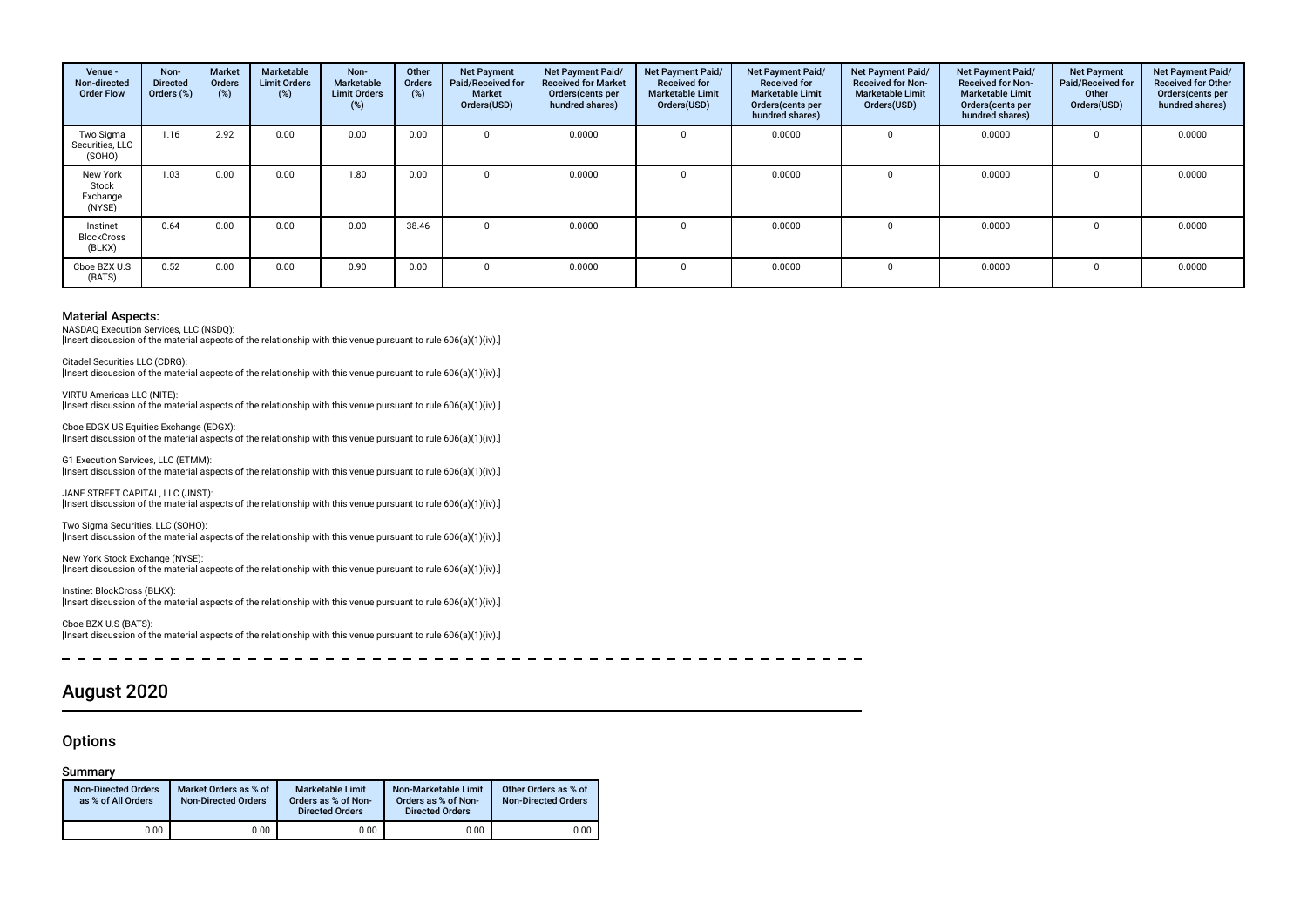#### Venues

|  | Venue -<br>Non-<br>directed<br>Order<br><b>Flow</b> | Non-<br><b>Directed</b><br>Orders (%) | <b>Market</b><br>Orders | Marketable<br><b>Limit Orders</b> | Non-<br>Marketable<br><b>Limit Orders</b> | Other<br><b>Orders</b><br>(% ) | <b>Net Payment</b><br><b>Paid/Received for</b><br><b>Market</b><br>Orders(USD) | <b>Net Payment Paid/</b><br><b>Received for Market</b><br>Orders (cents per<br>hundred shares) | Net Payment Paid/<br><b>Received for</b><br><b>Marketable Limit</b><br>Orders(USD) | <b>Net Payment Paid/</b><br><b>Received for</b><br><b>Marketable Limit</b><br>Orders (cents per<br>hundred shares) | <b>Net Payment Paid/</b><br><b>Received for Non-</b><br><b>Marketable Limit</b><br>Orders(USD) | <b>Net Payment Paid/</b><br><b>Received for Non-</b><br><b>Marketable Limit</b><br>Orders(cents per<br>hundred shares) | <b>Net Payment</b><br>Paid/Received for<br>Other<br>Orders(USD) | <b>Net Payment Paid/</b><br><b>Received for Other</b><br>Orders(cents per<br>hundred shares) |
|--|-----------------------------------------------------|---------------------------------------|-------------------------|-----------------------------------|-------------------------------------------|--------------------------------|--------------------------------------------------------------------------------|------------------------------------------------------------------------------------------------|------------------------------------------------------------------------------------|--------------------------------------------------------------------------------------------------------------------|------------------------------------------------------------------------------------------------|------------------------------------------------------------------------------------------------------------------------|-----------------------------------------------------------------|----------------------------------------------------------------------------------------------|
|--|-----------------------------------------------------|---------------------------------------|-------------------------|-----------------------------------|-------------------------------------------|--------------------------------|--------------------------------------------------------------------------------|------------------------------------------------------------------------------------------------|------------------------------------------------------------------------------------|--------------------------------------------------------------------------------------------------------------------|------------------------------------------------------------------------------------------------|------------------------------------------------------------------------------------------------------------------------|-----------------------------------------------------------------|----------------------------------------------------------------------------------------------|

#### Material Aspects:

# September 2020

### S&P 500 Stocks

#### Summary

| <b>Non-Directed Orders</b><br>as % of All Orders | Market Orders as % of<br><b>Non-Directed Orders</b> | Marketable Limit<br>Orders as % of Non-<br><b>Directed Orders</b> | Non-Marketable Limit<br>Orders as % of Non-<br><b>Directed Orders</b> | Other Orders as % of<br><b>Non-Directed Orders</b> |
|--------------------------------------------------|-----------------------------------------------------|-------------------------------------------------------------------|-----------------------------------------------------------------------|----------------------------------------------------|
| 100.00                                           | 92.22                                               | 2.40                                                              | 2.69                                                                  | 2.69                                               |

#### Venues

| Venue -<br>Non-directed<br><b>Order Flow</b>   | Non-<br><b>Directed</b><br>Orders (%) | <b>Market</b><br>Orders<br>(%) | <b>Marketable</b><br><b>Limit Orders</b><br>(%) | Non-<br>Marketable<br><b>Limit Orders</b><br>$(\%)$ | Other<br>Orders<br>(%) | <b>Net Payment</b><br>Paid/Received for<br><b>Market</b><br>Orders(USD) | Net Payment Paid/<br><b>Received for Market</b><br>Orders(cents per<br>hundred shares) | Net Payment Paid/<br><b>Received for</b><br><b>Marketable Limit</b><br>Orders(USD) | Net Payment Paid/<br><b>Received for</b><br><b>Marketable Limit</b><br>Orders(cents per<br>hundred shares) | Net Payment Paid/<br>Received for Non-<br><b>Marketable Limit</b><br>Orders(USD) | Net Payment Paid/<br><b>Received for Non-</b><br><b>Marketable Limit</b><br>Orders(cents per<br>hundred shares) | <b>Net Payment</b><br>Paid/Received for<br>Other<br>Orders(USD) | Net Payment Paid/<br><b>Received for Other</b><br>Orders(cents per<br>hundred shares) |
|------------------------------------------------|---------------------------------------|--------------------------------|-------------------------------------------------|-----------------------------------------------------|------------------------|-------------------------------------------------------------------------|----------------------------------------------------------------------------------------|------------------------------------------------------------------------------------|------------------------------------------------------------------------------------------------------------|----------------------------------------------------------------------------------|-----------------------------------------------------------------------------------------------------------------|-----------------------------------------------------------------|---------------------------------------------------------------------------------------|
| Citadel<br>Securities LLC<br>(CDRG)            | 56.20                                 | 62.54                          | 40.00                                           | 13.33                                               | 77.78                  | $\mathbf 0$                                                             | 0.0000                                                                                 | $\Omega$                                                                           | 0.0000                                                                                                     | $\Omega$                                                                         | 0.0000                                                                                                          | $\Omega$                                                        | 0.0000                                                                                |
| <b>VIRTU</b><br>Americas LLC<br>(NITE)         | 17.91                                 | 20.74                          | 20.00                                           | 0.00                                                | 11.11                  | $\mathbf 0$                                                             | 0.0000                                                                                 | $\Omega$                                                                           | 0.0000                                                                                                     | $\mathbf 0$                                                                      | 0.0000                                                                                                          | $\Omega$                                                        | 0.0000                                                                                |
| NASDAQ<br>Execution<br>Services, LLC<br>(NSDQ) | 9.92                                  | 0.00                           | 30.00                                           | 73.33                                               | 0.00                   | $\mathbf 0$                                                             | 0.0000                                                                                 | $^{\circ}$                                                                         | 0.0000                                                                                                     | $\mathbf 0$                                                                      | 0.0000                                                                                                          | $\mathbf{0}$                                                    | 0.0000                                                                                |
| <b>JANE STREET</b><br>CAPITAL, LLC<br>(JNST)   | 7.71                                  | 9.03                           | 10.00                                           | 0.00                                                | 0.00                   | $\mathbf{0}$                                                            | 0.0000                                                                                 | $\mathbf 0$                                                                        | 0.0000                                                                                                     | $\mathbf 0$                                                                      | 0.0000                                                                                                          | $\mathbf 0$                                                     | 0.0000                                                                                |
| G1 Execution<br>Services, LLC<br>(ETMM)        | 3.31                                  | 3.68                           | 0.00                                            | 0.00                                                | 11.11                  | $\mathbf{0}$                                                            | 0.0000                                                                                 | $\Omega$                                                                           | 0.0000                                                                                                     | $\mathbf 0$                                                                      | 0.0000                                                                                                          | $\mathbf 0$                                                     | 0.0000                                                                                |
| Two Sigma<br>Securities, LLC<br>(SOHO)         | 2.20                                  | 2.68                           | 0.00                                            | 0.00                                                | 0.00                   | $\mathbf{0}$                                                            | 0.0000                                                                                 | $\Omega$                                                                           | 0.0000                                                                                                     | $\Omega$                                                                         | 0.0000                                                                                                          | $\Omega$                                                        | 0.0000                                                                                |
| New York<br>Stock<br>Exchange<br>(NYSE)        | 1.38                                  | 0.00                           | 0.00                                            | 11.11                                               | 0.00                   | $\mathbf 0$                                                             | 0.0000                                                                                 | $\Omega$                                                                           | 0.0000                                                                                                     | $\mathbf 0$                                                                      | 0.0000                                                                                                          | 0                                                               | 0.0000                                                                                |
| <b>UBS</b><br>Securities, LLC<br>(UBSS)        | 1.38                                  | 1.34                           | 0.00                                            | 2.22                                                | 0.00                   | $\mathbf{0}$                                                            | 0.0000                                                                                 | $\Omega$                                                                           | 0.0000                                                                                                     | $\Omega$                                                                         | 0.0000                                                                                                          | $\mathbf 0$                                                     | 0.0000                                                                                |

**Material Aspects:**<br>Citadel Securities LLC (CDRG):<br>[Insert discussion of the material aspects of the relationship with this venue pursuant to rule 606(a)(1)(iv).]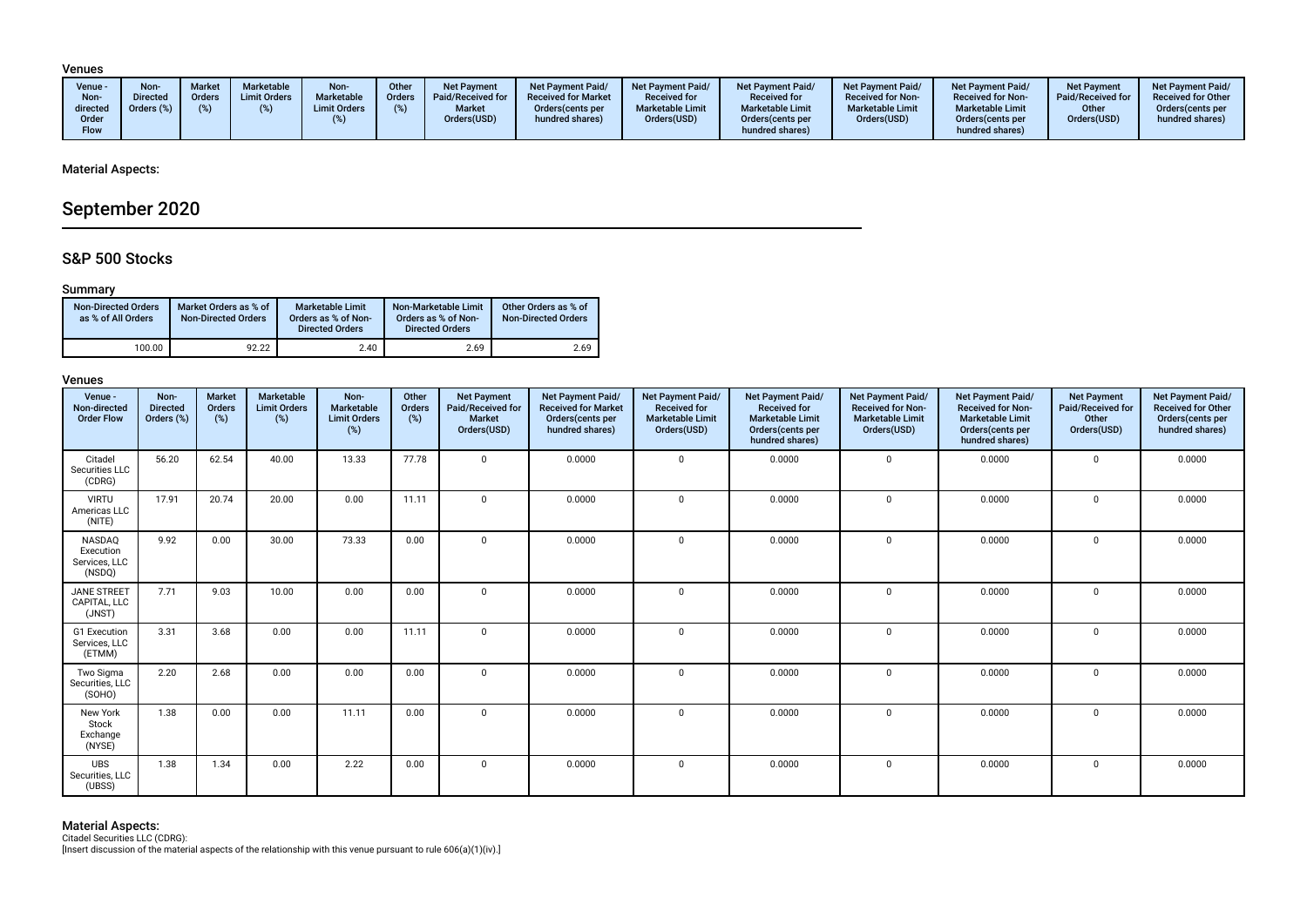| VIRTU Americas LLC (NITE):<br>[Insert discussion of the material aspects of the relationship with this venue pursuant to rule $606(a)(1)(iv)$ .]             |
|--------------------------------------------------------------------------------------------------------------------------------------------------------------|
| NASDAQ Execution Services, LLC (NSDQ):<br>[Insert discussion of the material aspects of the relationship with this venue pursuant to rule $606(a)(1)(iv)$ .] |
| JANE STREET CAPITAL, LLC (JNST):<br>[Insert discussion of the material aspects of the relationship with this venue pursuant to rule $606(a)(1)(iv)$ .]       |
| G1 Execution Services, LLC (ETMM):<br>[Insert discussion of the material aspects of the relationship with this venue pursuant to rule $606(a)(1)(iv)$ .]     |
| Two Sigma Securities, LLC (SOHO):<br>[Insert discussion of the material aspects of the relationship with this venue pursuant to rule $606(a)(1)(iv)$ .]      |
| New York Stock Exchange (NYSE):<br>[Insert discussion of the material aspects of the relationship with this venue pursuant to rule $606(a)(1)(iv)$ .]        |
| UBS Securities, LLC (UBSS):<br>[Insert discussion of the material aspects of the relationship with this venue pursuant to rule $606(a)(1)(iv)$ .]            |

# September 2020

# Non-S&P 500 Stocks

#### Summary

| <b>Non-Directed Orders</b><br>as % of All Orders | Market Orders as % of<br><b>Non-Directed Orders</b> | <b>Marketable Limit</b><br>Orders as % of Non-<br><b>Directed Orders</b> | Non-Marketable Limit<br>Orders as % of Non-<br><b>Directed Orders</b> | Other Orders as % of<br><b>Non-Directed Orders</b> |
|--------------------------------------------------|-----------------------------------------------------|--------------------------------------------------------------------------|-----------------------------------------------------------------------|----------------------------------------------------|
| 100.00                                           | 70.23                                               | 3.72                                                                     | 24.88                                                                 | 1.16                                               |

| Venue -<br>Non-directed<br><b>Order Flow</b>   | Non-<br><b>Directed</b><br>Orders (%) | <b>Market</b><br>Orders<br>(%) | Marketable<br><b>Limit Orders</b><br>$(\%)$ | Non-<br>Marketable<br><b>Limit Orders</b><br>(%) | Other<br>Orders<br>(%) | <b>Net Payment</b><br>Paid/Received for<br><b>Market</b><br>Orders(USD) | Net Payment Paid/<br><b>Received for Market</b><br>Orders(cents per<br>hundred shares) | Net Payment Paid/<br><b>Received for</b><br><b>Marketable Limit</b><br>Orders(USD) | Net Payment Paid/<br><b>Received for</b><br><b>Marketable Limit</b><br>Orders(cents per<br>hundred shares) | Net Payment Paid/<br><b>Received for Non-</b><br><b>Marketable Limit</b><br>Orders(USD) | <b>Net Payment Paid/</b><br><b>Received for Non-</b><br><b>Marketable Limit</b><br>Orders(cents per<br>hundred shares) | <b>Net Payment</b><br>Paid/Received for<br>Other<br>Orders(USD) | Net Payment Paid/<br><b>Received for Other</b><br>Orders(cents per<br>hundred shares) |
|------------------------------------------------|---------------------------------------|--------------------------------|---------------------------------------------|--------------------------------------------------|------------------------|-------------------------------------------------------------------------|----------------------------------------------------------------------------------------|------------------------------------------------------------------------------------|------------------------------------------------------------------------------------------------------------|-----------------------------------------------------------------------------------------|------------------------------------------------------------------------------------------------------------------------|-----------------------------------------------------------------|---------------------------------------------------------------------------------------|
| NASDAQ<br>Execution<br>Services, LLC<br>(NSDQ) | 36.98                                 | 0.00                           | 10.53                                       | 80.07                                            | 0.00                   | $\mathbf 0$                                                             | 0.0000                                                                                 | $\Omega$                                                                           | 0.0000                                                                                                     | $\Omega$                                                                                | 0.0000                                                                                                                 | $\Omega$                                                        | 0.0000                                                                                |
| Citadel<br>Securities LLC<br>(CDRG)            | 30.51                                 | 53.04                          | 47.37                                       | 5.07                                             | 33.33                  | $\Omega$                                                                | 0.0000                                                                                 | $\Omega$                                                                           | 0.0000                                                                                                     | $\Omega$                                                                                | 0.0000                                                                                                                 | 0                                                               | 0.0000                                                                                |
| <b>VIRTU</b><br>Americas LLC<br>(NITE)         | 16.58                                 | 31.42                          | 21.05                                       | 0.72                                             | 8.33                   | $\Omega$                                                                | 0.0000                                                                                 | $\Omega$                                                                           | 0.0000                                                                                                     | $\Omega$                                                                                | 0.0000                                                                                                                 | $\Omega$                                                        | 0.0000                                                                                |
| Cboe EDGX US<br>Equities<br>Exchange<br>(EDGX) | 5.97                                  | 0.00                           | 0.00                                        | 13.04                                            | 0.00                   | $\Omega$                                                                | 0.0000                                                                                 | $\Omega$                                                                           | 0.0000                                                                                                     | $\Omega$                                                                                | 0.0000                                                                                                                 | $\Omega$                                                        | 0.0000                                                                                |
| <b>JANE STREET</b><br>CAPITAL, LLC<br>(JNST)   | 4.48                                  | 8.11                           | 10.53                                       | 0.36                                             | 0.00                   | $\Omega$                                                                | 0.0000                                                                                 | $\Omega$                                                                           | 0.0000                                                                                                     | $\Omega$                                                                                | 0.0000                                                                                                                 | $\Omega$                                                        | 0.0000                                                                                |
| G1 Execution<br>Services, LLC<br>(ETMM)        | 2.32                                  | 4.05                           | 10.53                                       | 0.00                                             | 0.00                   | $^{\circ}$                                                              | 0.0000                                                                                 | $\Omega$                                                                           | 0.0000                                                                                                     | $\mathbf 0$                                                                             | 0.0000                                                                                                                 | $\mathbf 0$                                                     | 0.0000                                                                                |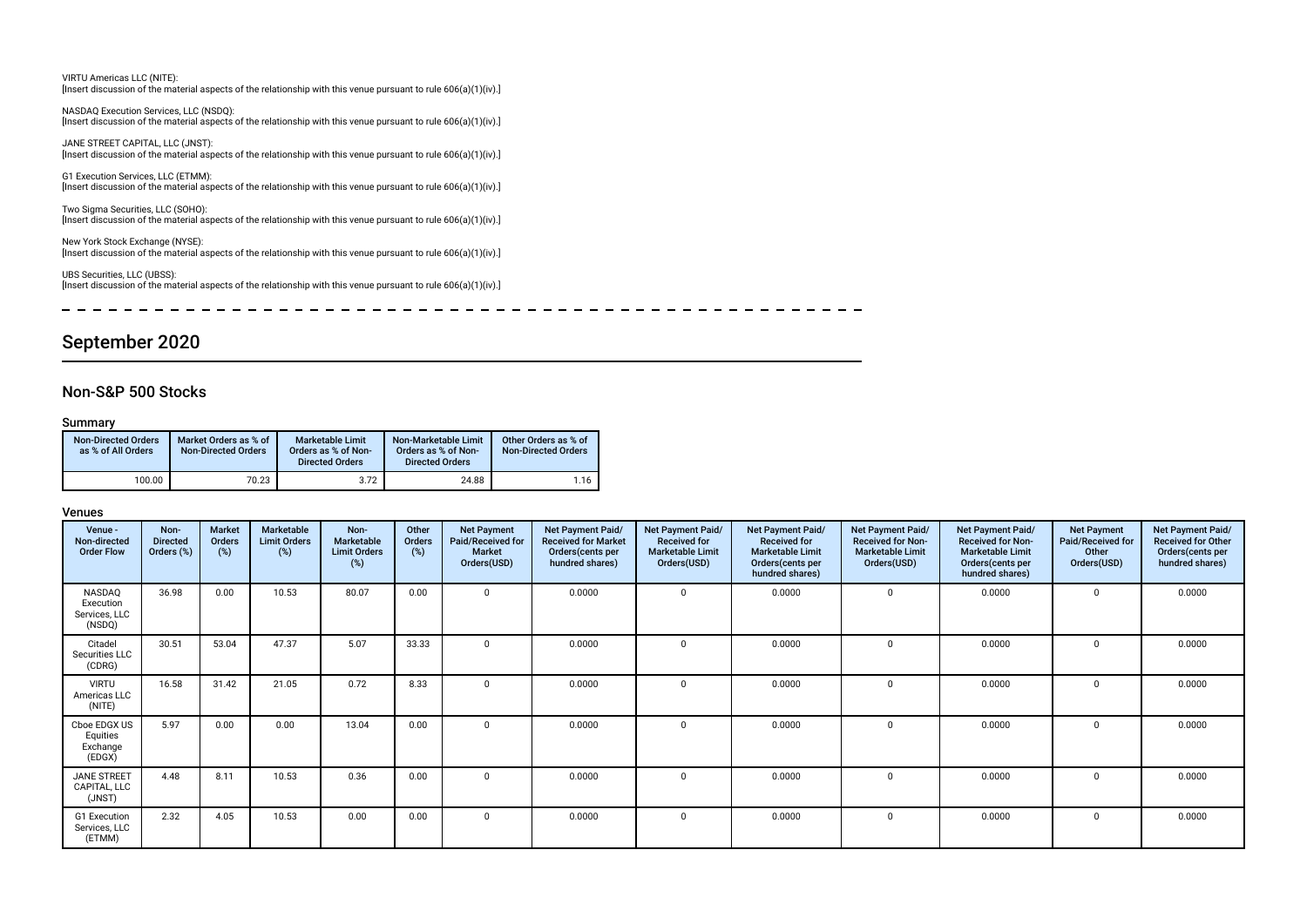| Venue -<br>Non-directed<br><b>Order Flow</b> | Non-<br><b>Directed</b><br>Orders (%) | <b>Market</b><br><b>Orders</b><br>(%) | Marketable<br><b>Limit Orders</b><br>$(\%)$ | Non-<br>Marketable<br><b>Limit Orders</b><br>(%) | Other<br>Orders<br>(%) | <b>Net Payment</b><br>Paid/Received for<br><b>Market</b><br>Orders(USD) | Net Payment Paid/<br><b>Received for Market</b><br>Orders (cents per<br>hundred shares) | Net Payment Paid/<br><b>Received for</b><br><b>Marketable Limit</b><br>Orders(USD) | <b>Net Payment Paid/</b><br><b>Received for</b><br><b>Marketable Limit</b><br>Orders (cents per<br>hundred shares) | <b>Net Payment Paid/</b><br><b>Received for Non-</b><br><b>Marketable Limit</b><br>Orders(USD) | <b>Net Payment Paid/</b><br><b>Received for Non-</b><br><b>Marketable Limit</b><br>Orders (cents per<br>hundred shares) | <b>Net Payment</b><br>Paid/Received for<br>Other<br>Orders(USD) | Net Payment Paid/<br><b>Received for Other</b><br>Orders(cents per<br>hundred shares) |
|----------------------------------------------|---------------------------------------|---------------------------------------|---------------------------------------------|--------------------------------------------------|------------------------|-------------------------------------------------------------------------|-----------------------------------------------------------------------------------------|------------------------------------------------------------------------------------|--------------------------------------------------------------------------------------------------------------------|------------------------------------------------------------------------------------------------|-------------------------------------------------------------------------------------------------------------------------|-----------------------------------------------------------------|---------------------------------------------------------------------------------------|
| Two Sigma<br>Securities, LLC<br>(SOHO)       | 1.33                                  | 2.70                                  | 0.00                                        | 0.00                                             | 0.00                   |                                                                         | 0.0000                                                                                  |                                                                                    | 0.0000                                                                                                             |                                                                                                | 0.0000                                                                                                                  |                                                                 | 0.0000                                                                                |
| Instinet<br><b>BlockCross</b><br>(BLKX)      | 1.16                                  | 0.00                                  | 0.00                                        | 0.00                                             | 58.33                  |                                                                         | 0.0000                                                                                  | $\Omega$                                                                           | 0.0000                                                                                                             | $\mathbf 0$                                                                                    | 0.0000                                                                                                                  |                                                                 | 0.0000                                                                                |
| <b>UBS Securities.</b><br>LLC (UBSS)         | 0.33                                  | 0.68                                  | 0.00                                        | 0.00                                             | 0.00                   |                                                                         | 0.0000                                                                                  | $\Omega$                                                                           | 0.0000                                                                                                             |                                                                                                | 0.0000                                                                                                                  |                                                                 | 0.0000                                                                                |
| New York<br>Stock<br>Exchange<br>(NYSE)      | 0.17                                  | 0.00                                  | 0.00                                        | 0.36                                             | 0.00                   |                                                                         | 0.0000                                                                                  |                                                                                    | 0.0000                                                                                                             |                                                                                                | 0.0000                                                                                                                  |                                                                 | 0.0000                                                                                |

NASDAQ Execution Services, LLC (NSDQ):

[Insert discussion of the material aspects of the relationship with this venue pursuant to rule 606(a)(1)(iv).]

Citadel Securities LLC (CDRG): [Insert discussion of the material aspects of the relationship with this venue pursuant to rule 606(a)(1)(iv).]

VIRTU Americas LLC (NITE): [Insert discussion of the material aspects of the relationship with this venue pursuant to rule 606(a)(1)(iv).]

Cboe EDGX US Equities Exchange (EDGX): [Insert discussion of the material aspects of the relationship with this venue pursuant to rule 606(a)(1)(iv).]

JANE STREET CAPITAL, LLC (JNST): [Insert discussion of the material aspects of the relationship with this venue pursuant to rule 606(a)(1)(iv).]

G1 Execution Services, LLC (ETMM): [Insert discussion of the material aspects of the relationship with this venue pursuant to rule 606(a)(1)(iv).]

Two Sigma Securities, LLC (SOHO): [Insert discussion of the material aspects of the relationship with this venue pursuant to rule 606(a)(1)(iv).]

Instinet BlockCross (BLKX): [Insert discussion of the material aspects of the relationship with this venue pursuant to rule 606(a)(1)(iv).]

UBS Securities, LLC (UBSS): [Insert discussion of the material aspects of the relationship with this venue pursuant to rule 606(a)(1)(iv).]

New York Stock Exchange (NYSE): [Insert discussion of the material aspects of the relationship with this venue pursuant to rule 606(a)(1)(iv).]

 $\overline{a}$ 

# September 2020

#### **Options**

#### Summary

| <b>Non-Directed Orders</b><br>as % of All Orders | Market Orders as % of<br><b>Non-Directed Orders</b> | Marketable Limit<br>Orders as % of Non-<br><b>Directed Orders</b> | Non-Marketable Limit<br>Orders as % of Non-<br><b>Directed Orders</b> | Other Orders as % of<br><b>Non-Directed Orders</b> |
|--------------------------------------------------|-----------------------------------------------------|-------------------------------------------------------------------|-----------------------------------------------------------------------|----------------------------------------------------|
| 0.00                                             | 0.00                                                | 0.00                                                              | 0.00                                                                  | 0.00                                               |